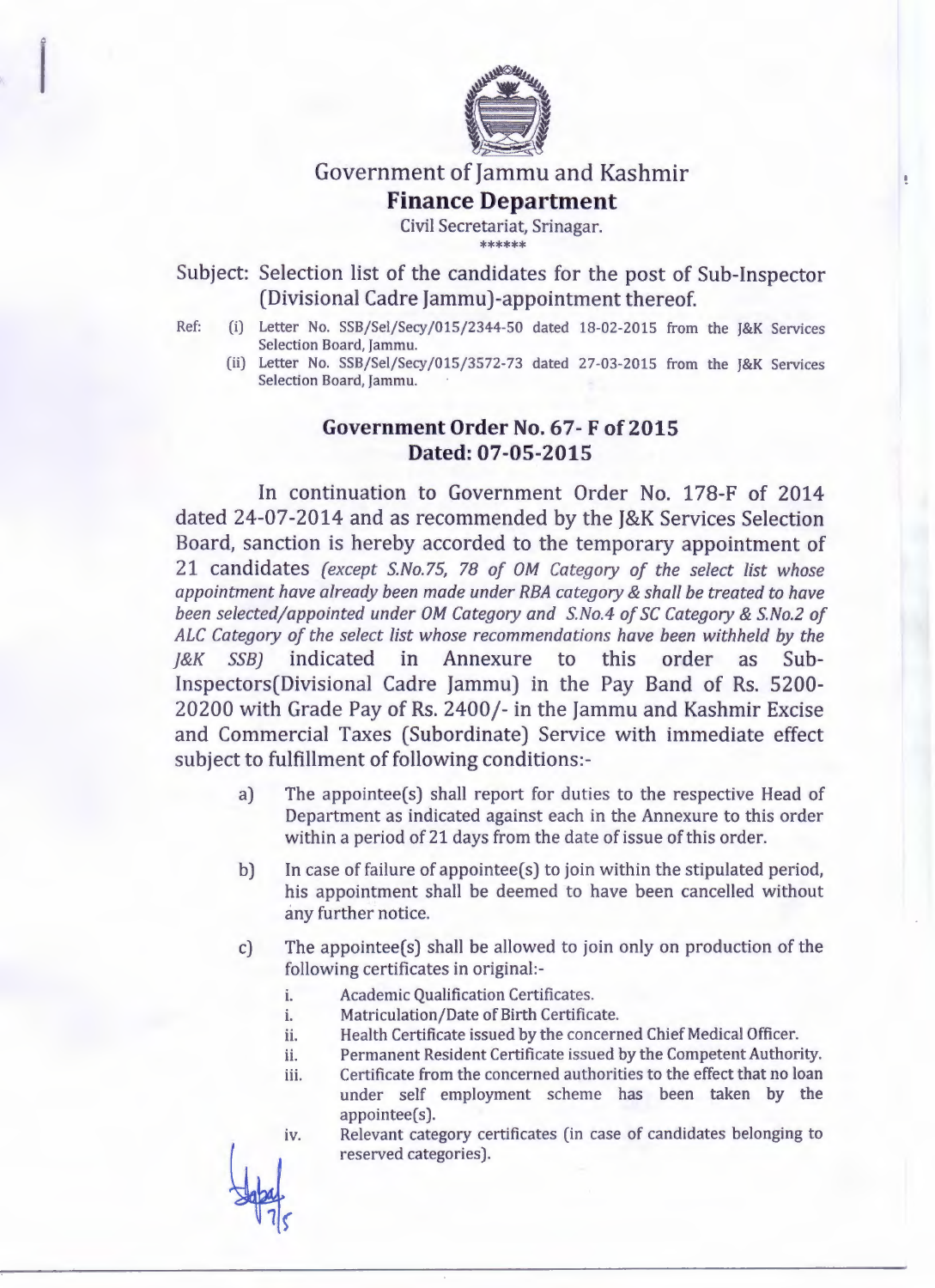- d) The appointment of the candidate(s) as Sub Inspector shall further be subject to the following conditions:
	- i. The appointee(s) shall give an undertaking duly attested by the First Class Magistrate in the shape of an affidavit to the effect that in case adverse report about his character and antecedents is received from Inspector General of Police, (CID), J&K to whom a reference shall be made by the concerned HoD, the candidate shall have no right to claim his appointment as Sub Inspector and his appointment as such shall be deemed to have been cancelled abinitio.
	- ii. If on verification, the certificate $(s)$  produced by the appointee $(s)$ are proved to be fake or forged, the appointment shall be cancelled ab-initio.
	- iii. The salary of the appointee(s) shall not be drawn and disbursed to the appointee(s) unless the satisfactory reports in respect of (i) and (ii) above are received in his/her favour.
	- iv. The appointee(s) shall be on probation for a period of 02 years and shall undergo and qualify the Departmental Examination (Excise & Taxation Part I Examination) within the period of probation.
	- v. The inter-se-seniority of the appointee(s) shall be strictly in accordance with the merit secured by him/her as per the select list furnished by the J&K Services Selection Board.

By order of the Government of Jammu and Kashmir.

Sd/- **(8.B. Vyas)IAS** Principal Secretary to Government Finance Department

#### Dated: 07-05-2015

 $\mathfrak g$ 

### No:-ET /Estt/94/2014

Copy to the:-

- 1. Excise Commissioner, J&K, Srinagar.
- 2. Commissioner Commercial Taxes, J&K, Srinagar.
- 3. Director Information, J&K, Srinagar. He is requested to give wide publicity through print/electronic media.
- 4. Secretary, Services Selection Board, J&K, Srinagar.
- 5. OSD to Hon'ble Minister for Finance.
- 6. Private Secretary to Hon'ble Minister of State for Finance.
- 7. Pvt. Secretary to Principal Secretary, Finance.
- 8. Concerned for compliance.
- 9. Government Order file w.2.s.c.
- 10. Incharge website, Finance Department.
- 11. Stock file.

 $\sqrt{10}$ **(Bharat Singh)KAS** Deputy Secretary to Government Finance Department